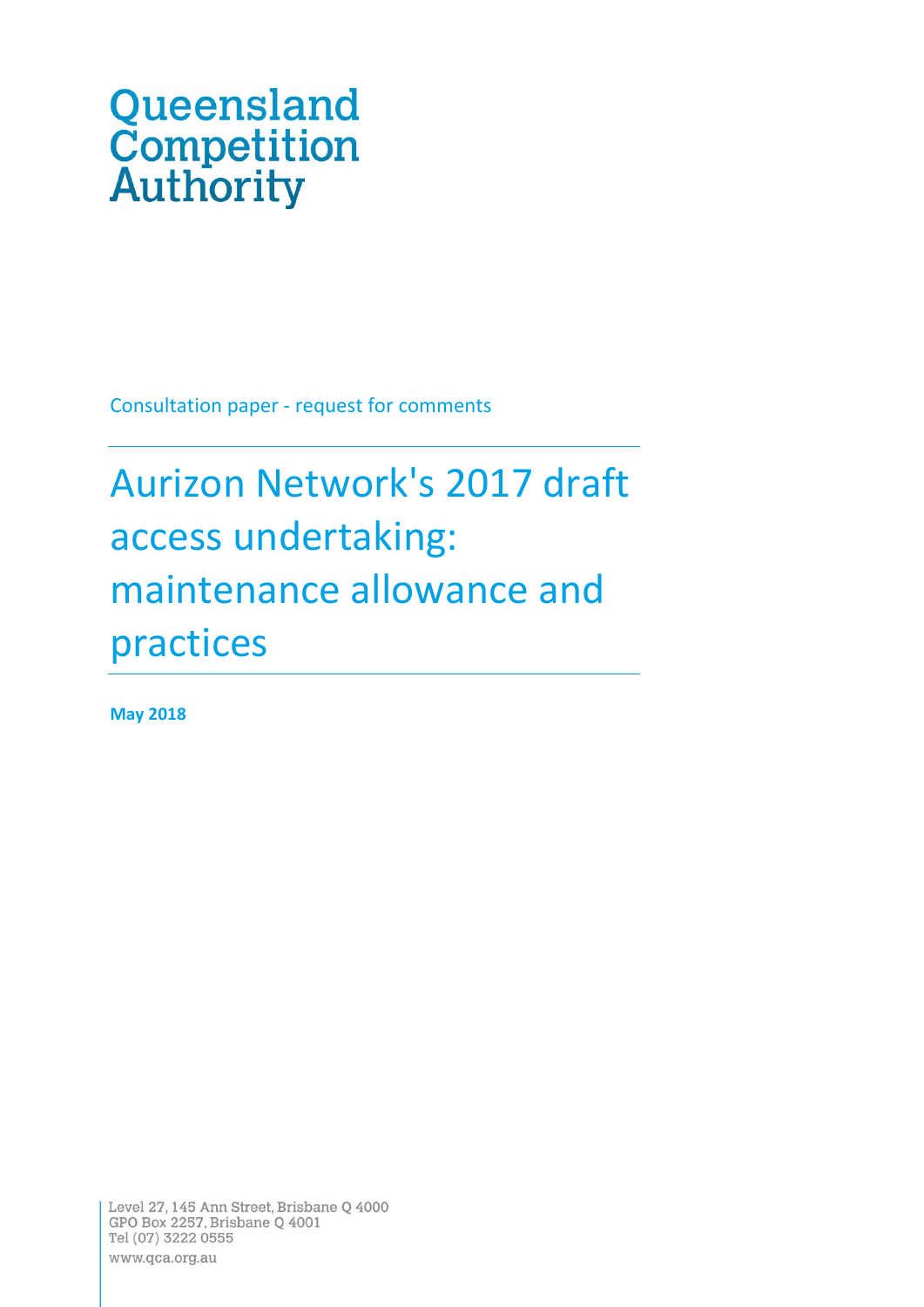## <span id="page-1-0"></span>**SUBMISSIONS**

## <span id="page-1-1"></span>Closing date for submissions: 20 June 2018

This consultation paper seeks submissions from interested parties on matters that have arisen following the Queensland Competition Authority's (QCA's) draft decision and stakeholders' submissions in response. The QCA's thinking may change towards its final decision, which will be informed by submissions made in response to this document. This consultation paper has no force of itself. There should be no expectation that it presents views and recommendations as to how the QCA may consider it appropriate to amend Aurizon Network's 2017 draft access undertaking (2017 DAU) which will prevail to the end of the decision making process unless the QCA is persuaded otherwise.

Public involvement is an important element of the decision-making processes of the QCA. Therefore submissions are invited from interested parties concerning its assessment of Aurizon Network's 2017 DAU. Submissions received within the stated timeframes will be considered.

Submissions, comments or inquiries regarding this paper should be directed to:

Queensland Competition Authority GPO Box 2257 Brisbane Q 4001

Tel (07) 3222 0555 www.qca.org.au/submissions

## <span id="page-1-2"></span>**Confidentiality**

In the interests of transparency and to promote informed discussion and consultation, the QCA intends to make all submissions publicly available. However, if a person making a submission believes that information in the submission is confidential, that person should claim confidentiality in respect of the document (or the relevant part of the document) at the time the submission is given to the QCA and state the basis for the confidentiality claim.

The assessment of confidentiality claims will be made by the QCA in accordance with the *Queensland Competition Authority Act 1997*, including an assessment of whether disclosure of the information would damage the person's commercial activities and considerations of the public interest.

Claims for confidentiality should be clearly noted on the front page of the submission. The relevant sections of the submission should also be marked as confidential, so that the remainder of the document can be made publicly available. It would also be appreciated if two versions of the submission (i.e. a complete version and another excising confidential information) could be provided.

A confidentiality claim template is available on request. The QCA encourages stakeholders to use this template when making confidentiality claims. The confidentiality claim template provides guidance on the type of information that would assist our assessment of claims for confidentiality.

## <span id="page-1-3"></span>Public access to submissions

Subject to any confidentiality constraints, submissions will be available for public inspection at the Brisbane office, or on the website a[t www.qca.org.au.](http://www.qca.org.au/) If you experience any difficulty gaining access to documents please contact us on (07) 3222 0555.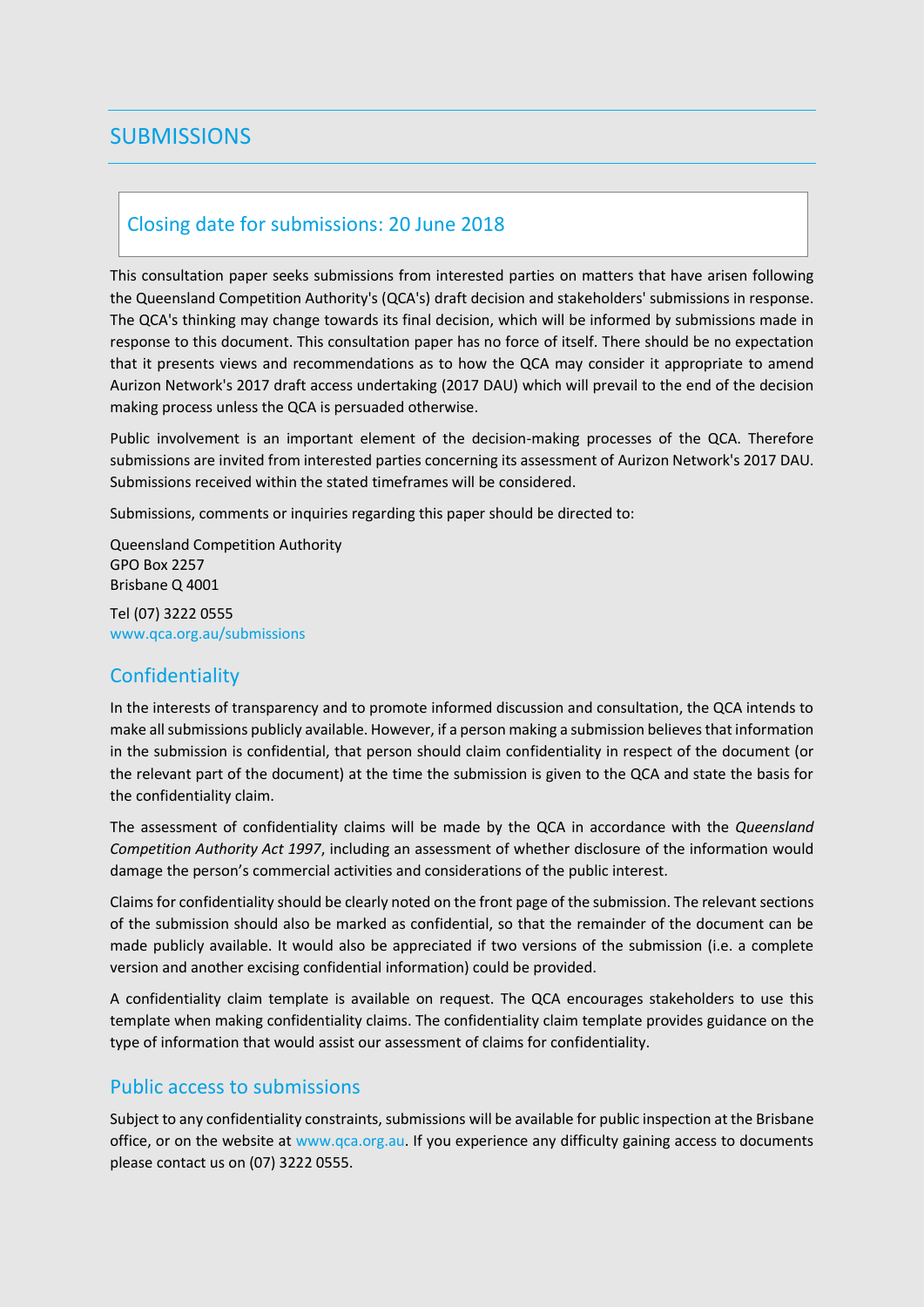## **Contents**

| <b>SUBMISSIONS</b><br>$\mathbf{I}$                                |                                                                                                                                                        |              |  |  |
|-------------------------------------------------------------------|--------------------------------------------------------------------------------------------------------------------------------------------------------|--------------|--|--|
| Closing date for submissions: 20 June 2018<br>Ť                   |                                                                                                                                                        |              |  |  |
| Confidentiality                                                   |                                                                                                                                                        |              |  |  |
| Public access to submissions<br>Ť                                 |                                                                                                                                                        |              |  |  |
|                                                                   |                                                                                                                                                        | Ш            |  |  |
|                                                                   | <b>CONSULTATION PAPER-OVERVIEW</b>                                                                                                                     |              |  |  |
|                                                                   | Submission deadline                                                                                                                                    | iv           |  |  |
| 1                                                                 | REQUEST FOR COMMENTS-DETERMINING AN APPROPRIATE MAINTENANCE<br>ALLOWANCE                                                                               | 1            |  |  |
| 1.1                                                               | Selection of an appropriate base-year for maintenance costs                                                                                            | $\mathbf{1}$ |  |  |
| 1.2                                                               | Prudent adjustments to Aurizon Network's actual base year costs                                                                                        | 3            |  |  |
| 1.3                                                               | Transition from actual costs to efficient costs, while maintaining network service level<br>standards - 'network performance incentive'                | 5            |  |  |
| 1.4                                                               | Transition from actual costs to efficient costs, while maintaining network service level<br>standards - 'maintenance performance monitoring framework' | 6            |  |  |
| 1.5                                                               | Calculation of non-coal allocations towards network maintenance                                                                                        | 6            |  |  |
| 2                                                                 | REQUEST FOR COMMENTS-MAINTENANCE ACCOUNTABILITY MECHANISMS                                                                                             | 8            |  |  |
| 2.1                                                               | Obligations to maintain the network and minimise disruptions to train services                                                                         | 8            |  |  |
| 2.2                                                               | Reporting requirements to assist access holders to identify reasons for disruption to train<br>services                                                | 9            |  |  |
| 2.3                                                               | Aurizon Network's Board and maintenance matters                                                                                                        | 9            |  |  |
| 2.4                                                               | Supply chain co-ordination obligations with regard to the planning and scheduling of<br>maintenance activities                                         | 9            |  |  |
| 2.5                                                               | Adjustments to Aurizon Network's revenue-cap arrangements                                                                                              | 9            |  |  |
| APPENDIX A : INFORMATION REQUESTED-ADJUSTMENTS TO BASE YEAR<br>11 |                                                                                                                                                        |              |  |  |
| 11<br><b>Turnout resurfacing</b>                                  |                                                                                                                                                        |              |  |  |
| Flood rectification costs<br>11                                   |                                                                                                                                                        |              |  |  |
| 11<br><b>Ballast cleaning costs</b>                               |                                                                                                                                                        |              |  |  |
| 12<br><b>Structures</b>                                           |                                                                                                                                                        |              |  |  |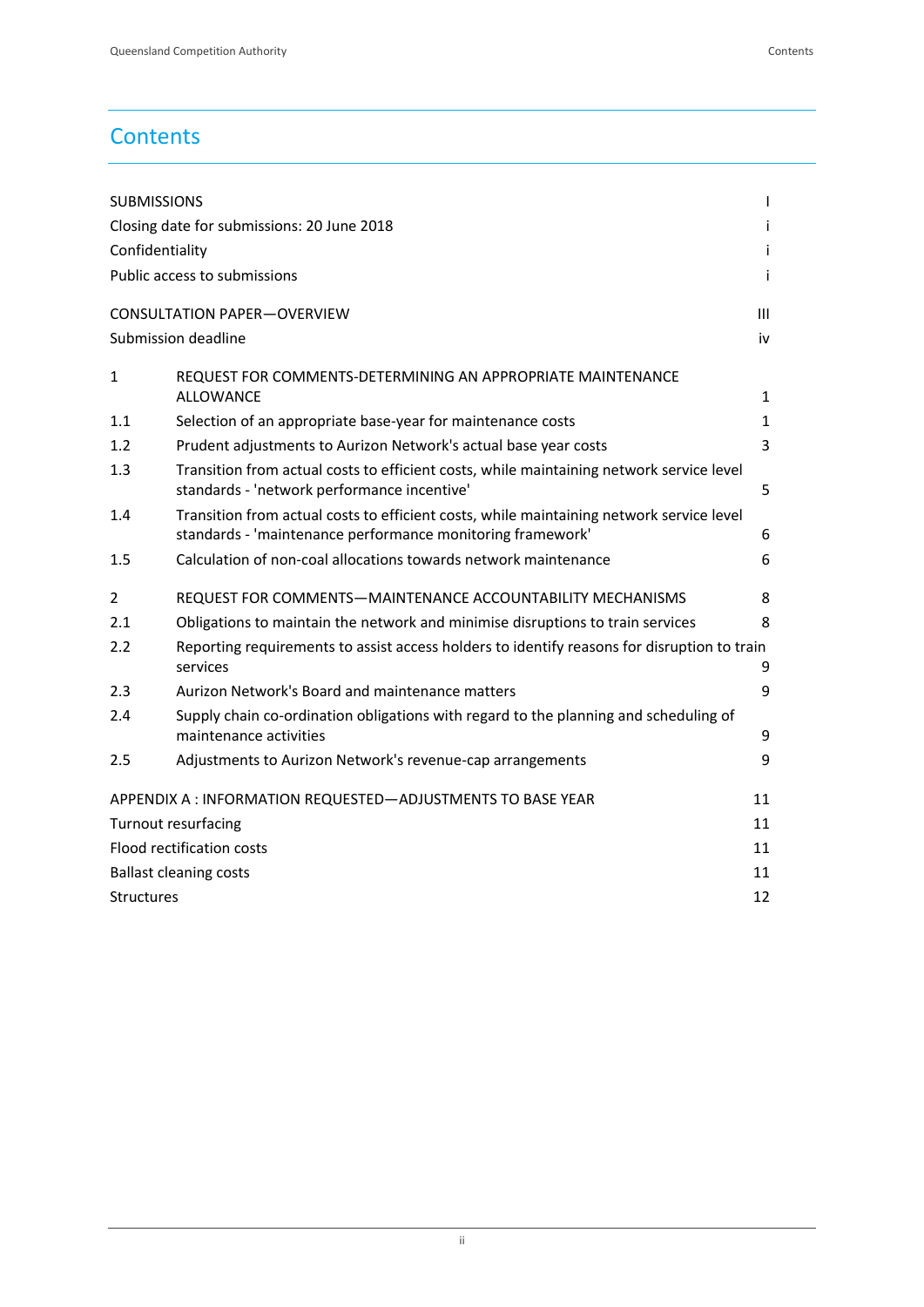## <span id="page-3-0"></span>CONSULTATION PAPER—OVERVIEW

**This consultation paper seeks stakeholder comments on a number of maintenance and operational matters in light of issues raised by Aurizon Network and other stakeholders in response to our draft decision. Broadly, these relate to:**

- **determining an appropriate maintenance allowance for the UT5 period for direct maintenance costs; and**
- **• considering Aurizon Network's level of accountability in the event that maintenance and operational practices unreasonably disrupt train services.**

The QCA is considering various matters raised in submissions in response to the QCA's draft decision relating to Aurizon Network's UT5 maintenance allowance and related operational practices. At this stage in the process we consider there is benefit in obtaining further stakeholder comments to inform our forthcoming final decision on Aurizon Network's 2017 DAU.

These matters have become relevant at this time because of new information provided in response to the draft decision, including Aurizon Network's revised direct maintenance cost claim and changes to maintenance practices in response to the QCA's draft decision.

The QCA does not agree with Aurizon Network's characterisation of the QCA's draft decision including, amongst other things, alleged reliance on independent consultant reports in relation to maintenance matters and the presumption that the QCA is not open to revisiting matters in light of new information, evidence or arguments provided in response to the draft decision.

For clarity, the QCA's draft decision:

- Used Aurizon Network's FY2017 actual maintenance costs,<sup>1</sup> reflecting Aurizon Network's current operating and maintenance service level standards and realised cost savings from various productivity improvements implemented by Aurizon Network.
- Did not simply adopt recommendations outlined by independent consultants. Although, this advice noted that Aurizon Network's proposal was not sufficiently justified and, based on the information available, was materially greater than that required to maintain the below-rail service for coal-carrying trains. The QCA proposed an aggregate efficiency factor to allow Aurizon Network to retain control over how and when it might implement any initiatives to reduce costs and/or improve its productivity.
- Did not prescribe that Aurizon Network change its maintenance programme nor the operation of its maintenance practices. The QCA did not advocate giving priority to maintenance activities rather than train services.
- Did not require Aurizon Network to pursue cost minimisation at the expense of operational flexibility by requiring maintenance activities take priority over train services. Rather, the QCA's approach sought to promote economic efficiency, in which costs are commensurate with existing service level standards.
- Identified concerns as to how Aurizon Network manages the trade-offs between maintenance costs and network path availability.

<sup>&</sup>lt;sup>1</sup> The QCA applied FY2017 as the base year to all cost categories, excluding rail grinding, structures and traction power which reflected Aurizon Network's forecast UT5 costs.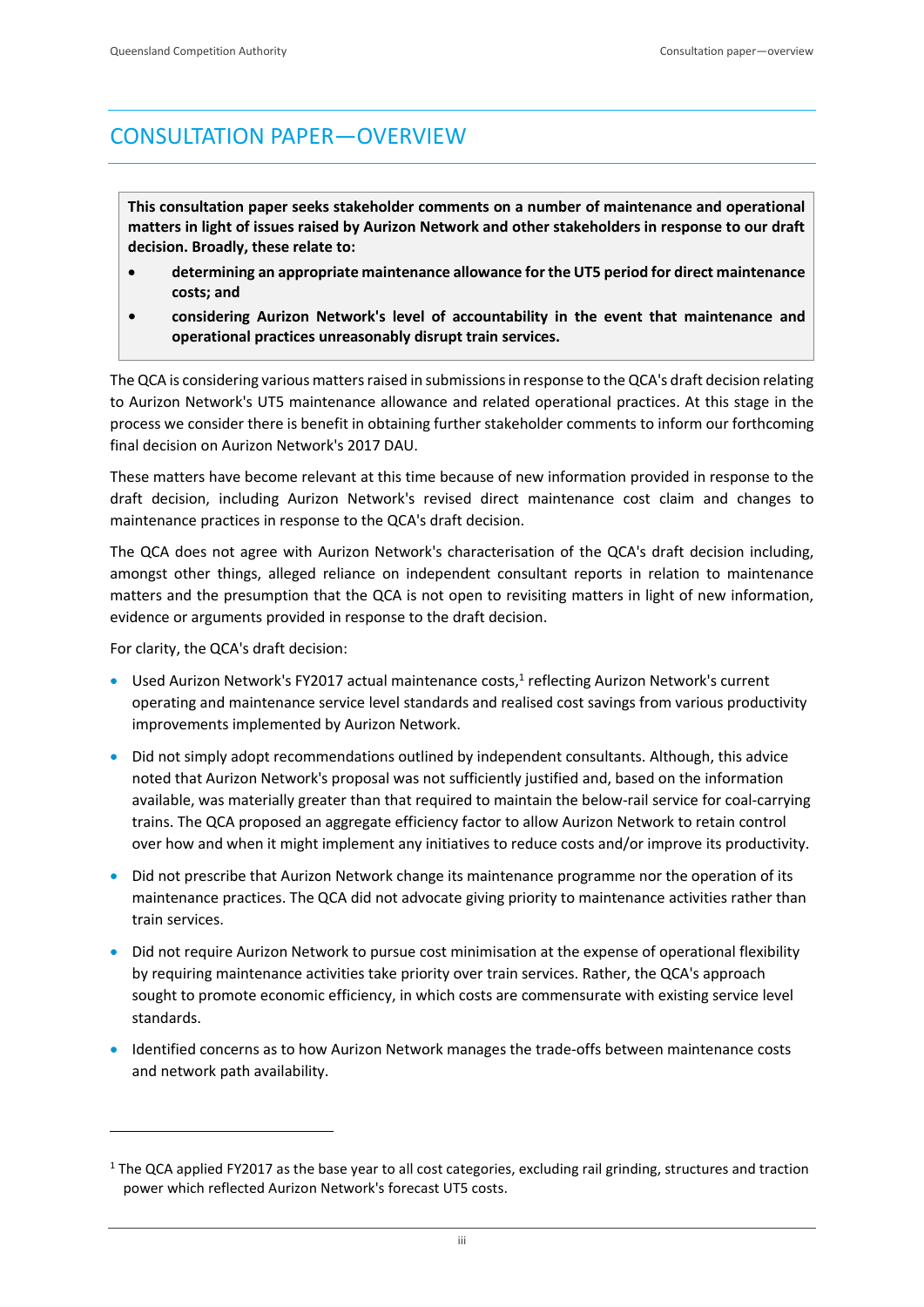• Sought submissions from interested parties on opportunities to develop incentives that encourage Aurizon Network and its customers to work together to realise efficiencies and cost savings, while preserving service level standards expected when obtaining access to the declared service.

The draft decision sought further submissions from all stakeholders and did not represent any final views. Having considered the submissions received, moving towards a final decision, the QCA's preliminary view is that it is favourably disposed to accepting Aurizon Network's revised claim for direct maintenance costs, subject to it providing sufficient justification and evidence. Further information has been requested from Aurizon Network so that the QCA can consider the direct maintenance costs further (see **Appendix A** for a summary of the information requested). We also seek stakeholder views to assist us in making our final decision.

The QCA notes that stakeholders have submitted that greater accountability should be applied to Aurizon Network in relation to its maintenance and operational activities. This consultation paper seeks stakeholder views on the appropriate level of accountability to apply to Aurizon Network.

The comments, suggestions and any preliminary views expressed in this consultation paper are not intended to be exclusive or determinative and do not represent any final views of the QCA. The issues raised in this consultation paper are provided by way of guidance on matters which may be addressed and in order to assist all stakeholders to consider the issues and provide submissions. In making its final decision, the QCA will have regard to stakeholder submissions and apply the statutory criteria in section 138(2) of the QCA Act in determining whether it is appropriate to approve Aurizon Network's 2017 DAU.

## <span id="page-4-0"></span>Submission deadline

Stakeholder consultation is an important element of the QCA's decision-making process. On 15 December 2017, the QCA released a draft decision which was informed by the submissions and information provided by interested parties, including Aurizon Network.

Submissions in response to the draft decision raised a number of issues highlighted in this consultation paper where we consider there is benefit in obtaining further stakeholder comments. Interested parties are invited to make written submissions to the QCA on the specific issues identified in this consultation paper.

## **Submissions must be received by 20 June 2018.**

All submissions made by this time will be taken into account, but stakeholders are encouraged to provide focused, detailed responses. Where possible, information and evidence should be provided in support of arguments advanced in submissions and consideration should be given to the matters the QCA must have regard to in section 138(2) of the QCA Act.

Constructive engagement is in the best interests of all parties. We encourage stakeholders to collaborate, discuss and, where possible, provide joint submissions. To this end, the QCA encourages Aurizon Network and its customers to concurrently engage with each other in order to reach a pragmatic consensus on these matters.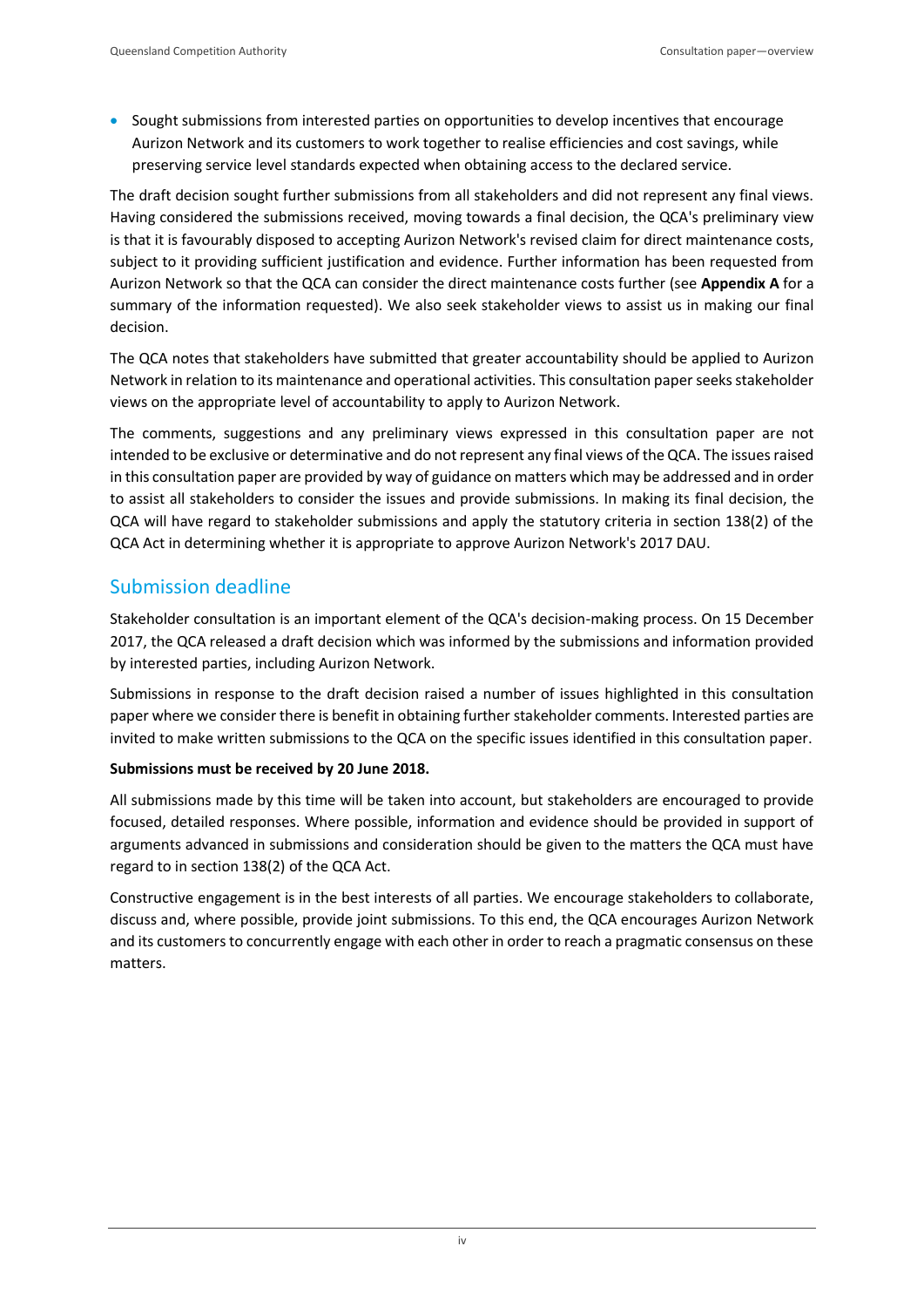$\overline{a}$ 

## <span id="page-5-0"></span>1 REQUEST FOR COMMENTS-DETERMINING AN APPROPRIATE MAINTENANCE ALLOWANCE

## Request for comment

**Given the importance of determining an efficient allowance to undertake maintenance work during the regulatory period, the QCA is seeking stakeholder comments on approaches to determine an appropriate maintenance allowance for direct maintenance costs, namely:**

- **selection of an appropriate base-year for maintenance costs and prudent adjustments;**
- **transition from actual costs to efficient costs, while maintaining network service level standards through the inclusion of a:**
	- **(a) 'network performance incentive'; and**
	- **(b) 'maintenance performance monitoring framework';**
- **calculation of non-coal allocations towards network maintenance.**

Aurizon Network's revised maintenance submission of \$928.1 million (nominal)<sup>2</sup> in response to the draft decision applies bottom-up cost estimates for ballast and resurfacing; generally accepts the QCA's proposed FY2017 base year; proposes a number of adjustments to FY2017 base year costs; and does not accept the application of the efficiency factor.<sup>3</sup>

Stakeholders are, in general, supportive of revisions to the maintenance allowance where Aurizon Network is able to demonstrate its costs are efficient.<sup>4</sup>

To the extent Aurizon Network is able to substantiate its revised claim, the QCA is open to increasing the maintenance allowance accordingly, but is seeking further information from Aurizon Network and the views of stakeholders.

## <span id="page-5-1"></span>1.1 Selection of an appropriate base-year for maintenance costs

The QCA is seeking submissions on the use of Aurizon Network's FY2017 actual costs as the appropriate base year.

Aurizon Network's 2017 DAU proposal used FY2015 as the base year to derive its UT5 maintenance costs. The QCA's draft decision adopted Aurizon Network's base year approach, although proposed FY2017 actual costs as the appropriate base year. <sup>5</sup> This year was chosen as it reflected Aurizon Network's current operating and maintenance service level standards and

<sup>2</sup> Aurizon Network's 2017 DAU submission proposed a maintenance allowance of \$920.6 million (nominal). The QCA's draft decision proposed Aurizon Network amend its allowable revenues and reference tariffs to reflect a maintenance allowance of \$817 million (nominal) over the UT5 period.

<sup>&</sup>lt;sup>3</sup> Aurizon Network, 2017 Draft Access Undertaking Response to the Queensland Competition Authority's Draft Decision, March 2018: 223.

<sup>4</sup> Queensland Resource Council, Submission on QCA draft decision, March 2018: 28; Anglo American, Submission in response to the QCA Draft Decision on the Aurizon Network 2017 DAU, March 2018: 7; Glencore, Submission to the Queensland Competition Authority, March 2018: 8.

<sup>&</sup>lt;sup>5</sup> The QCA applied FY2017 as the base year to all cost categories, excluding rail grinding, structures and traction power which reflected Aurizon Network's forecast UT5 costs.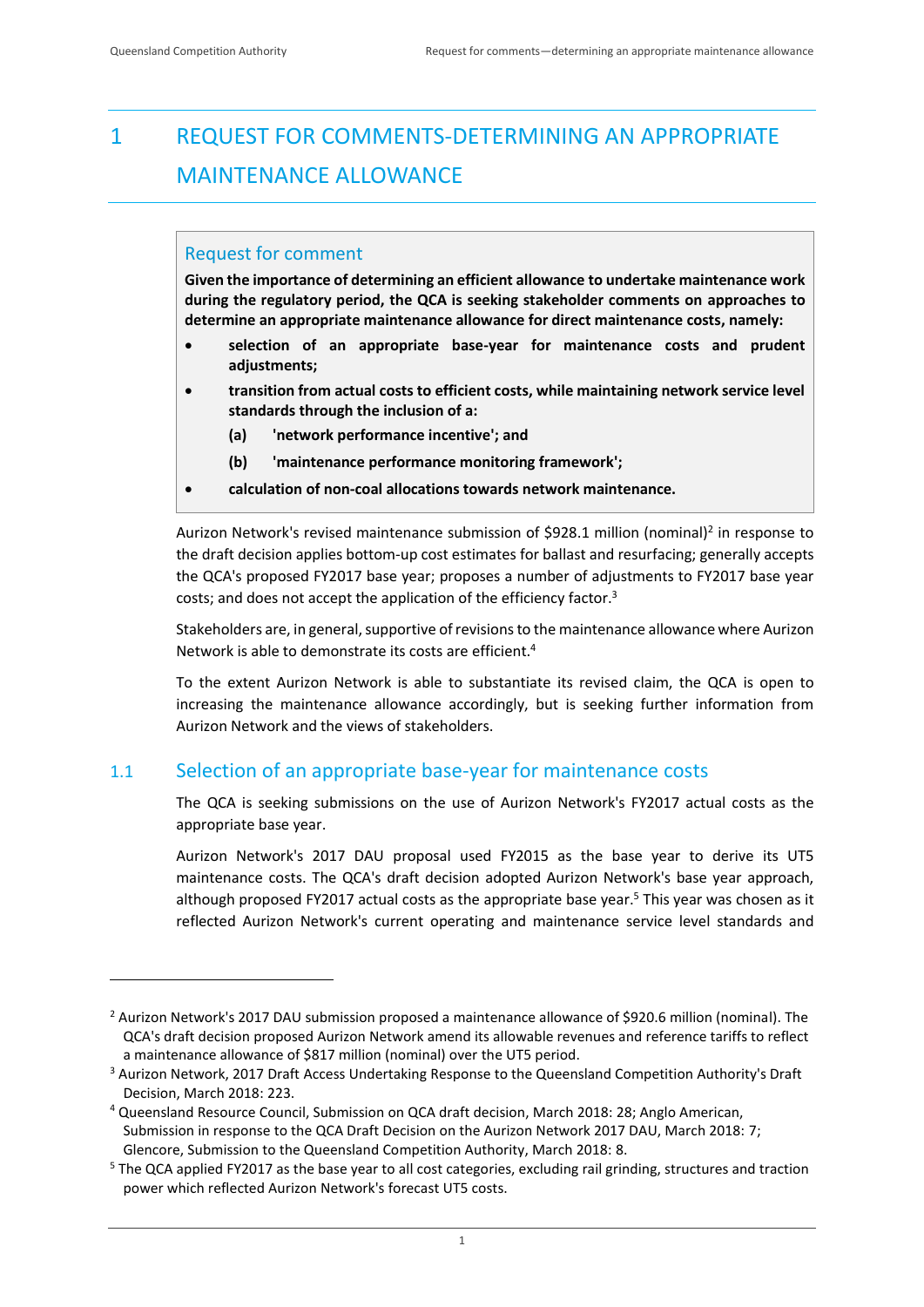included realised cost savings from various productivity improvements implemented by Aurizon Network.

Aurizon Network supported in principle our intended approach of adopting FY2017 actual costs as the base year for non-mechanised maintenance activities, and the QCA's draft decision for traction power. <sup>6</sup> The QRC has also supported the QCA's proposal to adopt FY2017 as the base year.<sup>7</sup>

Aurizon Network has broadly<sup>8</sup> accepted the direct cost proposed in the QCA's draft decision for the majority of identified cost categories (see **Table 1**). Around 59 per cent of the variance between direct maintenance costs proposed in the QCA's draft decision and Aurizon Network's revised costs can be attributed to a single cost category — ballast undercutting (mainline). The QCA notes ballast undercutting costs (mainline) as proposed by Aurizon Network in response to the draft decision are \$11.3 million greater than its 2017 DAU proposed ballast costs, despite Aurizon Network introducing a number of productivity improvements.<sup>9</sup>

The QCA is interested in stakeholder views on Aurizon Network's revised ballast undercutting allowance, in which Aurizon Network is seeking a 19.4 per cent increase from the draft decision, which used FY2017 actual costs as the base.

| <b>Direct Cost Category</b>               | <b>Aurizon Network's proposed</b><br>variance to draft decision, \$m | <b>Aurizon Network's general</b><br>acceptance of costs proposed in<br>the draft decision |
|-------------------------------------------|----------------------------------------------------------------------|-------------------------------------------------------------------------------------------|
| <b>Resurfacing - mainline</b>             | 0.7                                                                  |                                                                                           |
| $Grinding - mainline$                     | 0.4                                                                  |                                                                                           |
| Grinding - turnouts                       | 0.2                                                                  |                                                                                           |
| <b>Signalling</b>                         | 0.7                                                                  |                                                                                           |
| <b>Telecommunications</b>                 | 0.1                                                                  |                                                                                           |
| <b>Traction Power</b>                     | 0.2                                                                  |                                                                                           |
| <b>Maintenance planning &amp; support</b> | 0.2                                                                  |                                                                                           |
| <b>Ballast undercutting - mainline</b>    | 42.9                                                                 |                                                                                           |
| <b>Ballast undercutting - turnouts</b>    | 1.9                                                                  |                                                                                           |
| <b>Resurfacing - turnouts</b>             | 4.1                                                                  |                                                                                           |
| <b>General track</b>                      | 12.4                                                                 |                                                                                           |
| <b>Structures</b>                         | 9.3                                                                  |                                                                                           |

**Table 1 Variance between QCA's draft decision and Aurizon Network's revised proposal**

<sup>6</sup> Aurizon Network, 2017 Draft Access Undertaking Response to the Queensland Competition Authority's Draft Decision, March 2018: 202.

<sup>7</sup> Queensland Resource Council, Submission on QCA draft decision, March 2018: 30.

<sup>&</sup>lt;sup>8</sup> While minor variances may exist, these are largely attributed to changes in the Maintenance Cost Index (MCI).

<sup>9</sup> Aurizon Network, 2017 Draft Access Undertaking Response to the Queensland Competition Authority's Draft Decision, March 2018: 207.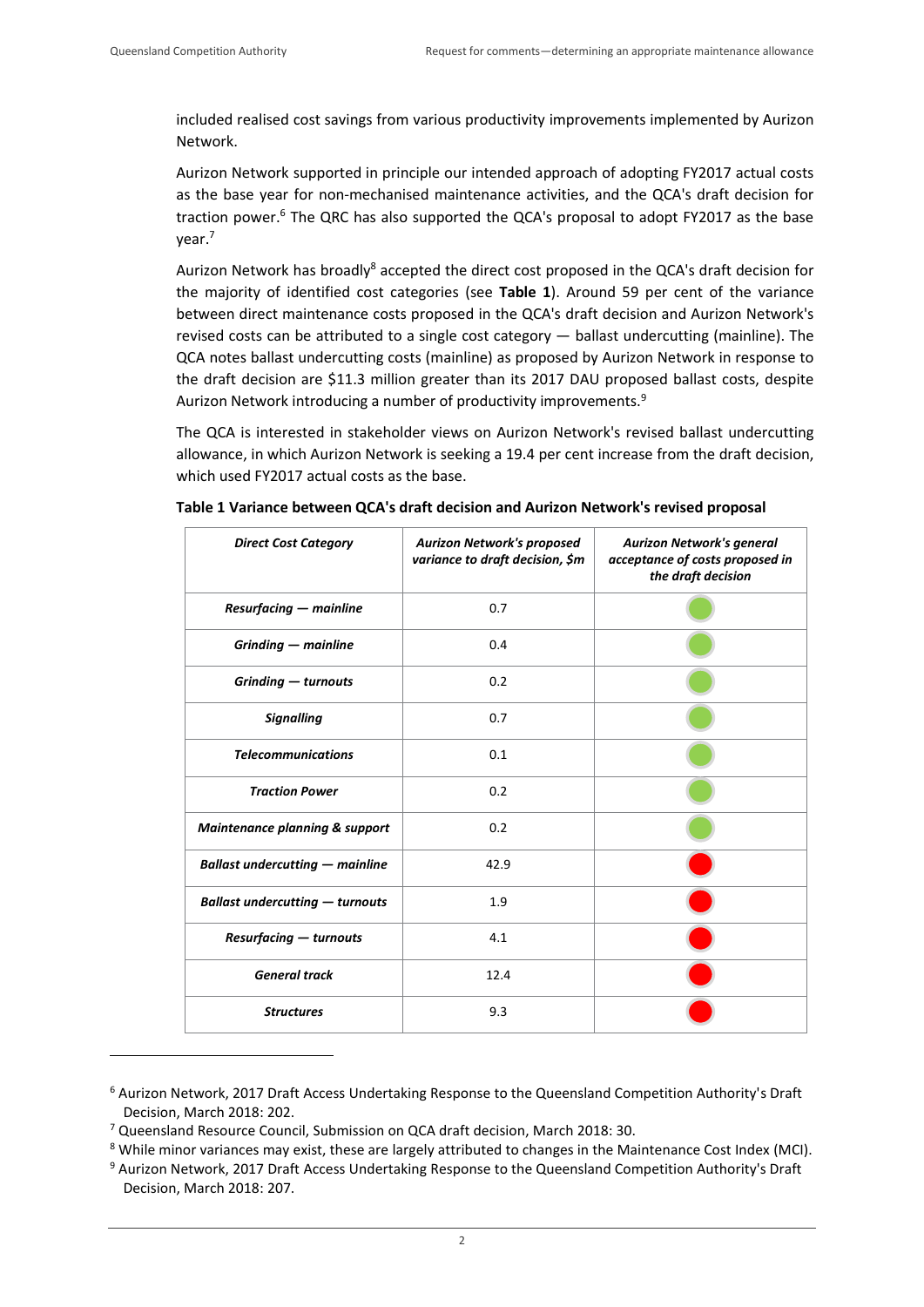$\overline{a}$ 

| <b>Direct Cost Category</b>        | <b>Aurizon Network's proposed</b><br>variance to draft decision, \$m | <b>Aurizon Network's general</b><br>acceptance of costs proposed in<br>the draft decision |
|------------------------------------|----------------------------------------------------------------------|-------------------------------------------------------------------------------------------|
| <b>Total variance direct costs</b> | 73.0                                                                 |                                                                                           |

*Notes: Numbers may not add due to rounding. The QCA is continuing to assess responses to the draft decision on the MCI as well as other indirect cost items. As such, these are not discussed in detail within this consultation paper.* 

## <span id="page-7-0"></span>1.2 Prudent adjustments to Aurizon Network's actual base year costs

Aurizon Network has not accepted the direct cost parameters outlined in the QCA's draft decision for ballast undercutting and resurfacing and has instead sought to apply a 'bottom up' cost estimate. The QCA is currently assessing Aurizon Network's 'bottom up' cost estimates and has requested Aurizon Network provide additional information to assist in forming a view on the reasonableness of costs derived from this approach (see Appendix A for a summary of the information requested).

Aurizon Network has also proposed a number of adjustments to FY2017 base year costs to account for unusual circumstances. Aurizon Network's proposed adjustments to FY2017 base year costs are provided in Table 2 (see over page).

In determining FY2017 as an appropriate base year in the draft decision, the QCA gave consideration to the cost saving factors identified by Aurizon Network in the FY2017 Maintenance Cost Report.<sup>10</sup>

Aurizon Network's direct maintenance expenditure for FY2017 was \$187.0 million, representing an underspend of \$5.3 million against Aurizon Network's adjusted maintenance allowance of \$192.3 million. This compares with an aggregate overspend across the UT4 period of \$31 million, details of which are set out in a separate section below.

The primary reasons for this variation in FY2017 includes:

- Under-spend of \$13 million on Ballast Undercutting through a combination of:
	- improved track access in the first half of FY2017 facilitating greater productive output and reducing unit rates
	- greater ballast screenability in track locations undercut during FY2017. This resulted in cost savings because a higher proportion of existing ballast could be cleaned and returned to track;
	- changes to the resourcing model for operating and maintaining the ballast undercutting machine;
	- 5km volumetric scope mainline under-delivery as a consequence of lost track access during Tropical Cyclone Debbie; and
	- completion of some FY2017 turnout undercutting scope in previous years.
- \$3 million saving in signalling maintenance costs as a result of changes to our Enterprise Agreements;
- Resurfacing costs were \$3 million lower due to the change in the operating / maintaining model for the resurfacing plant;

<sup>10</sup> Aurizon Network, FY2017 Maintenance Cost Report. http://www.aurizon.com.au/~/media/aurizon/files/what%20we%20do/network/network%20downloads/ma intenance%20costs/annual%20maintenance%20cost%20report%202016-2017.pdf, October 2017: 11.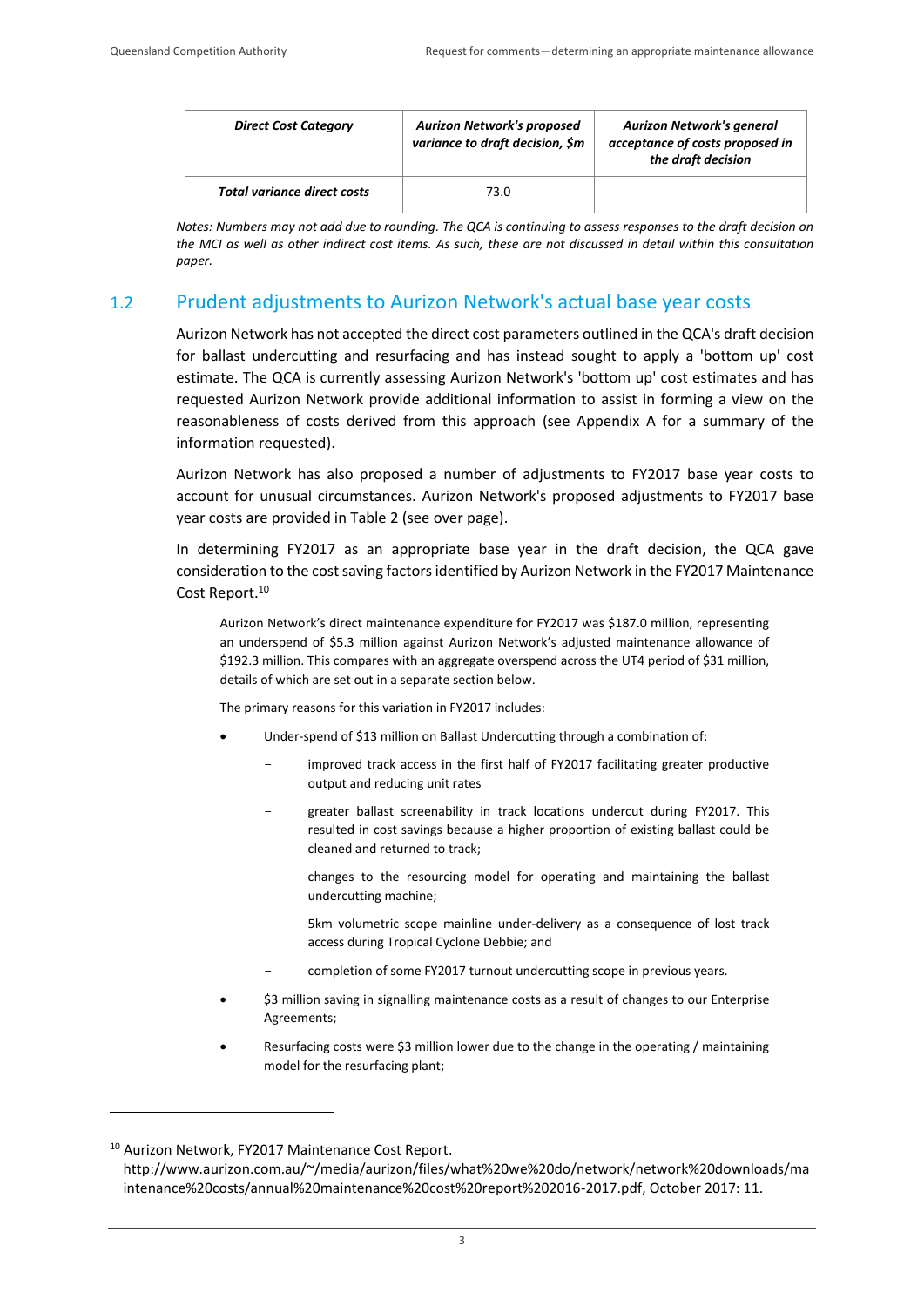- Overspend of \$3 million in the 'structures' category attributable to additional drainage and culvert maintenance as part of our flood readiness programme; and
- An insufficient UT4 maintenance allowance for rail grinding, resulting in a \$5 million "overspend".

It should be noted that following Tropical Cyclone Debbie, Aurizon Network maintenance staff assisted with the initial inspection, damage control, and initial rectification works. For clarity, such labour costs have historically been not deemed to be incremental by the QCA, and were not included within the Review Event Claim associated with Tropical Cyclone Debbie; nor are they contained in the \$187m of actual direct maintenance costs presented in this report.

While the FY2017 Maintenance Cost Report signalled a number of productivity improvements, it did not indicate that any of the cost savings were once-off occurrences.

The QCA's preliminary view is that it is favourably disposed to accept Aurizon Network's proposed adjustments to base year costs and increase the maintenance allowance accordingly, subject to Aurizon Network substantiating its claims. In this regard, the QCA has requested additional information from Aurizon Network to assist in this process (see [Appendix A](#page-14-0) for a summary of the information requested). However, this does not represent the QCA's final view. Views from stakeholders in relation to these matters would assist the QCA in making our final decision.

| Aurizon Network's proposed adjustments to<br>the base-year                                                                                                                                                                                                                                                                           | QCA's understanding at the draft decision stage                                                                                                                                                                                                                                                 |
|--------------------------------------------------------------------------------------------------------------------------------------------------------------------------------------------------------------------------------------------------------------------------------------------------------------------------------------|-------------------------------------------------------------------------------------------------------------------------------------------------------------------------------------------------------------------------------------------------------------------------------------------------|
| Flood rectification work post Tropical Cyclone<br>Debbie has resulted in understated labour costs<br>for general track activities.                                                                                                                                                                                                   | The QCA's draft decision included a proposed<br>adjustment to FY2017 general track costs equivalent to<br>\$2m (FY\$2015) to reflect an increase in volumes in<br>FY2018 to, amongst other things, give consideration to<br>Cyclone Debbie impacts on ordinary labour forecast<br>requirements. |
| For the structures cost category, applying<br>FY2017 costs is appropriate as they include<br>costs related to the 'flood-readiness'<br>programme.                                                                                                                                                                                    | The QCA's draft decision applied Aurizon Network's<br>proposed 2017 DAU costs for structures. We note<br>these costs allowed for increased scope to support<br>what was referred to as a 'storm readiness' regime in<br>Aurizon Network's 2017 DAU proposal. <sup>11</sup>                      |
| Ballast screenability during FY2017 was 3 per<br>cent higher than the UT4 average of 71 per<br>cent, resulting in reduced ballast costs. The UT4<br>average should be applied.                                                                                                                                                       | The QCA's draft decision did not provide an adjustment<br>for this factor.                                                                                                                                                                                                                      |
| Stockpiles of cascaded ballast (ballast material<br>not fully utilised in FY2016) was used in FY2017,<br>reducing ballast costs in FY2017.                                                                                                                                                                                           | Aurizon Network's FY2017 Maintenance Cost Report<br>did not mention the once-off savings resulting from<br>cascaded ballast, hence the QCA's draft decision did<br>not make an adjustment for this factor.                                                                                      |
| The expected average costs of plant<br>maintenance for ballast undercutting and<br>resurfacing is expected to be greater in UT5,<br>due to varying maintenance cycles and new<br>machinery with different physical<br>characteristics. This will result in an increase to<br>the UT5 cost base by \$5.1m and \$2.4m<br>respectively. | Aurizon Network's FY2017 Maintenance Cost Report<br>did not make clear savings experienced through<br>reduced plant maintenance costs in FY2017 were once-<br>off occurrences. The QCA's draft decision therefore did<br>not make adjustments for this factor.                                  |

<sup>&</sup>lt;sup>11</sup> Aurizon Network, 2017 draft access undertaking Submission, November 2016: 188.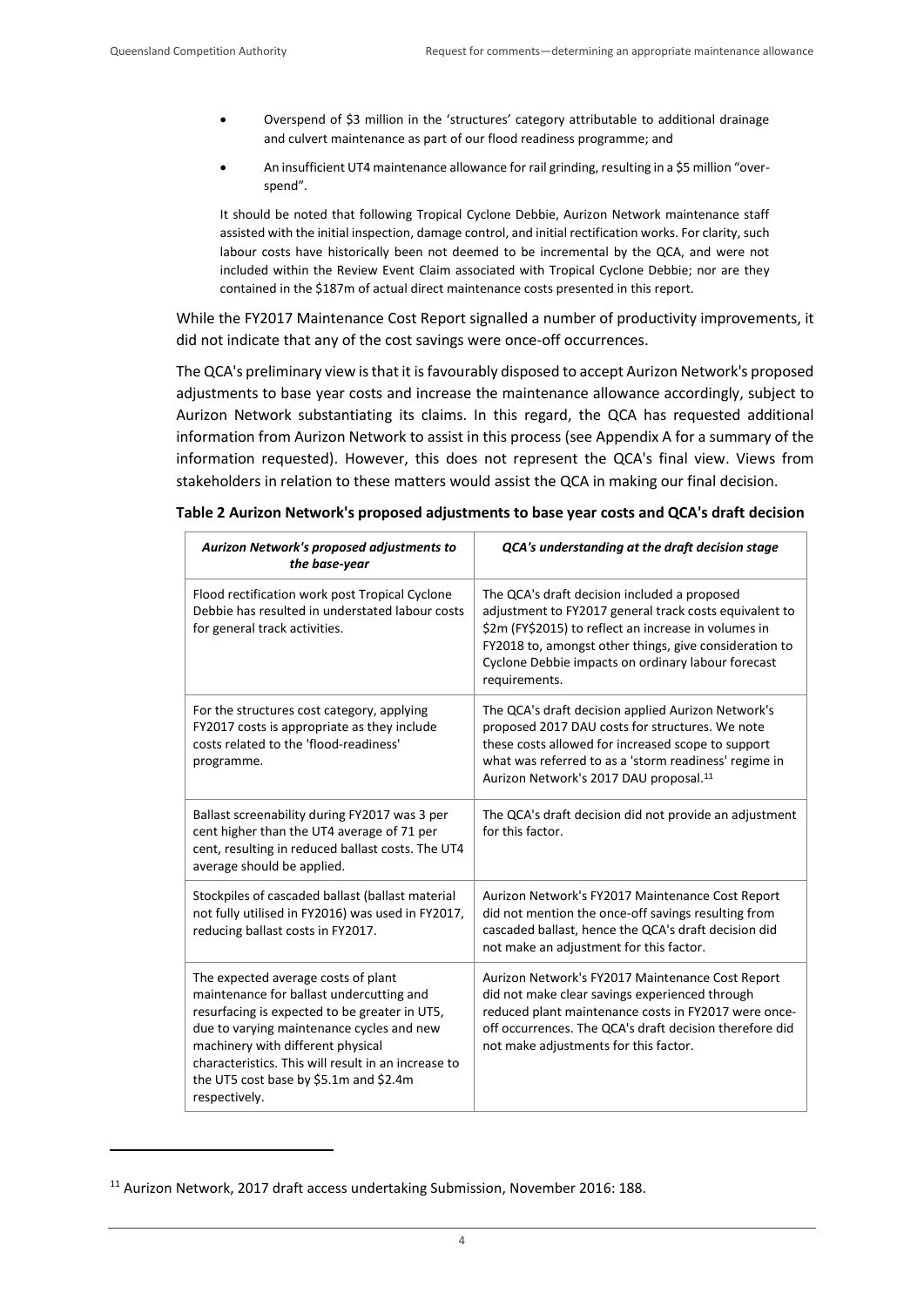## <span id="page-9-0"></span>1.3 Transition from actual costs to efficient costs, while maintaining network service level standards - 'network performance incentive'

The QCA's draft decision sought submissions on opportunities to develop incentives that encourage Aurizon Network and its customers to work together to realise efficiencies and cost savings, while preserving service level standards expected when obtaining access to the declared service.

In response to submissions on the draft decision, the QCA is seeking stakeholder views on whether it is appropriate to introduce a network performance incentive, which will create a positive incentive on Aurizon Network to meet its relevant performance outcomes. One example of how this could be achieved is by removing the efficiency factor (to the extent the QCA identifies any such amount in the final decision) when Aurizon Network meets or exceeds relevant performance outcomes. Such a mechanism could be designed to allow Aurizon Network to recover at least the efficient costs of maintaining the network, while promoting good operational decisions. However, there may be other ways in which a network performance incentive could operate.

The network performance incentive could encourage Aurizon Network to deliver its maintenance program in a manner that:

- does not result in a deterioration of network availability and performance to the detriment of access seekers, access holders, and their customers; and
- recognises and balances the trade-offs between Aurizon Network's maintenance costs and the operational and logistical needs of the broader supply chain, in the interests of efficient outcomes.

In the process, appropriate incentives should encourage Aurizon Network to give greater consideration to managing trade-offs between maintenance expenditure and supply chain disruptions, and improve transparency of these relationships.

The QCA acknowledges that incentive mechanism design can be complex. Any mechanism considered should be simple to understand and implement and would require the following key elements to be determined:

- appropriate measures of performance, including definitions and exclusions;
- establishing baseline levels of performance and minimum (target) performance levels;
- the strength and structure of incentives; and
- reporting requirements and processes for review.

Our preliminary view is that it would be appropriate to focus any such incentive on relevant measures of network availability (for example, train path availability and cancellations) and network performance (for example, on-time performance, transit time delays and temporary speed restrictions).

However this is not the QCA's final view and the QCA seeks stakeholder feedback on these and any other matters stakeholders consider relevant to a network performance incentive.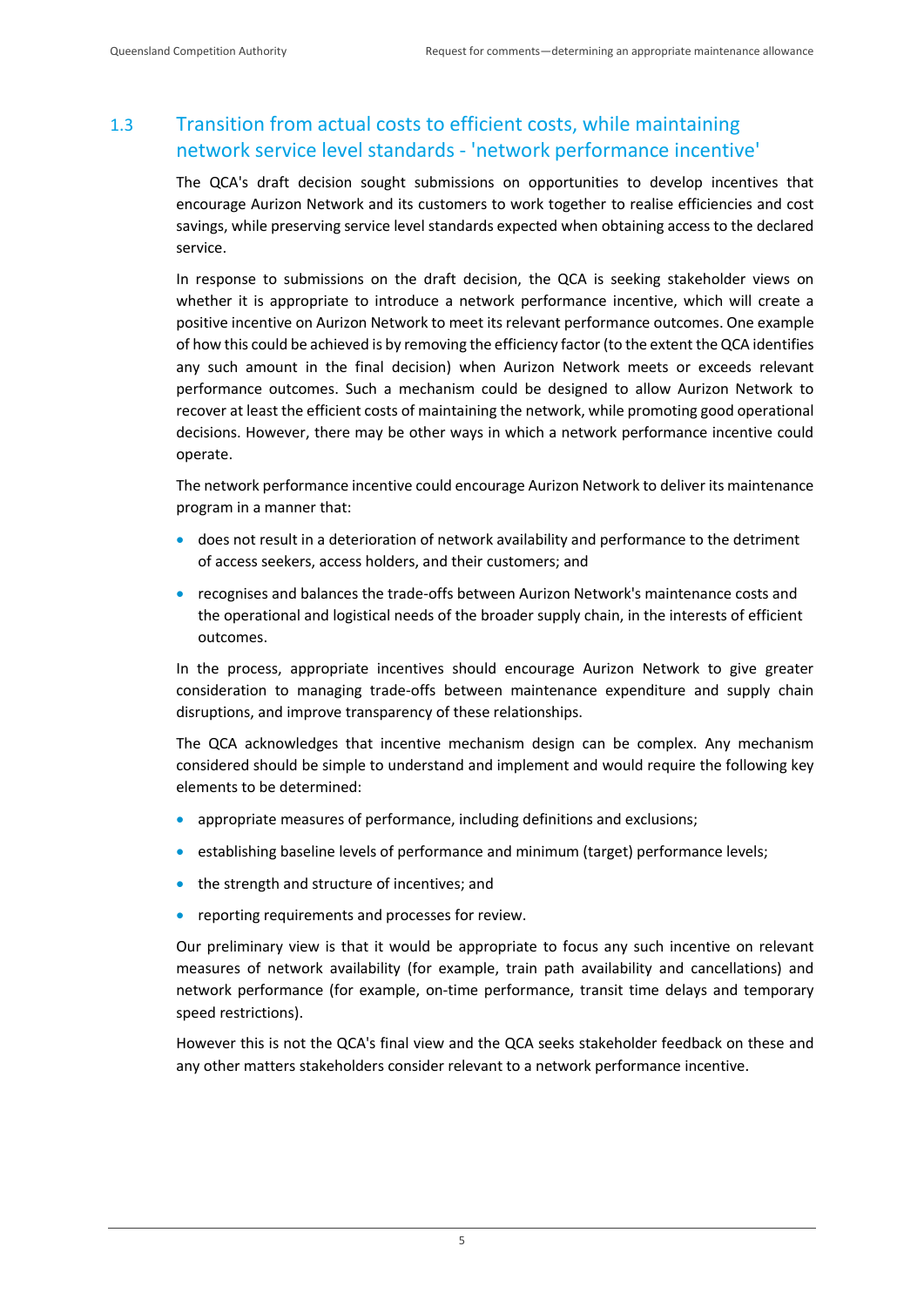$\overline{a}$ 

## <span id="page-10-0"></span>1.4 Transition from actual costs to efficient costs, while maintaining network service level standards - 'maintenance performance monitoring framework'

In the draft decision the QCA noted the trade-offs between maintenance costs and network performance and availability. It was, however, unclear to the QCA how Aurizon Network is managing these trade-offs and whether its management is leading to efficient outcomes:

- The UT5 maintenance cost proposal highlights the capital, maintenance and operating trade-offs that were made when it developed the scope of its proposed UT5 maintenance program. However, no detail has been provided on how senior management monitor these trade-offs to ensure maintenance outcomes deliver 'value for money'.<sup>12</sup>
- Aurizon Network has been unable to demonstrate that it has given due attention to cost control processes, the efficiency of its resources (labour and equipment) and longer-term productivity initiatives to maintain the network. For example, there was limited supporting evidence that Aurizon Network has an effective governance system in place to guide decision-making on the cost and service quality trade-offs (i.e. capital, maintenance and network operations) as they emerge in the conduct of its business.

The QCA also has concerns regarding the trade-offs that Aurizon Network must manage when maintaining the network in accordance with its 'Asset Management Paradigm'—in particular, where, when and how Aurizon Network decides to incur additional costs for maintenance activities to improve network path availability in a specific coal system, or more generally across the network.<sup>13</sup>

The QCA notes that Aurizon Network has been making such decisions over a number of years, although it is unclear if appropriate consultation with coal producers has been undertaken in this regard. The QCA considers further understanding of these trade-offs would assist in determining the efficient maintenance allowance in future undertakings. In moving towards a final decision, the QCA is seeking stakeholder views on whether it is appropriate to implement a maintenance performance monitoring framework, which may provide information necessary to allow these trade-offs to be identified and assessed in a transparent manner.

To be effective, any maintenance performance monitoring framework would need to clearly demonstrate how changes to the supply chain operations impact maintenance costs and *vice versa*. Doing so would require service level specifications encompassing asset reliability and condition; maintenance performance and costs; and network performance measures (for example, number and duration of maintenance possessions, variations to planned possession start and end times).

## <span id="page-10-1"></span>1.5 Calculation of non-coal allocations towards network maintenance

The QCA is seeking stakeholder views on making an adjustment to base year costs to reflect a fair allocation to non-coal train services.

The QCA notes that allocating a portion of maintenance costs to non-coal traffic has been applied in previous access undertaking processes. Stakeholder views are requested on an appropriate allocation that best reflects the impact of such train services on Aurizon Network's maintenance costs, including:

<sup>&</sup>lt;sup>12</sup> QCA, Draft Decision Aurizon Network's 2017 draft access undertaking, December 2017: 270.

<sup>&</sup>lt;sup>13</sup> QCA, Draft Decision Aurizon Network's 2017 draft access undertaking, December 2017: 271.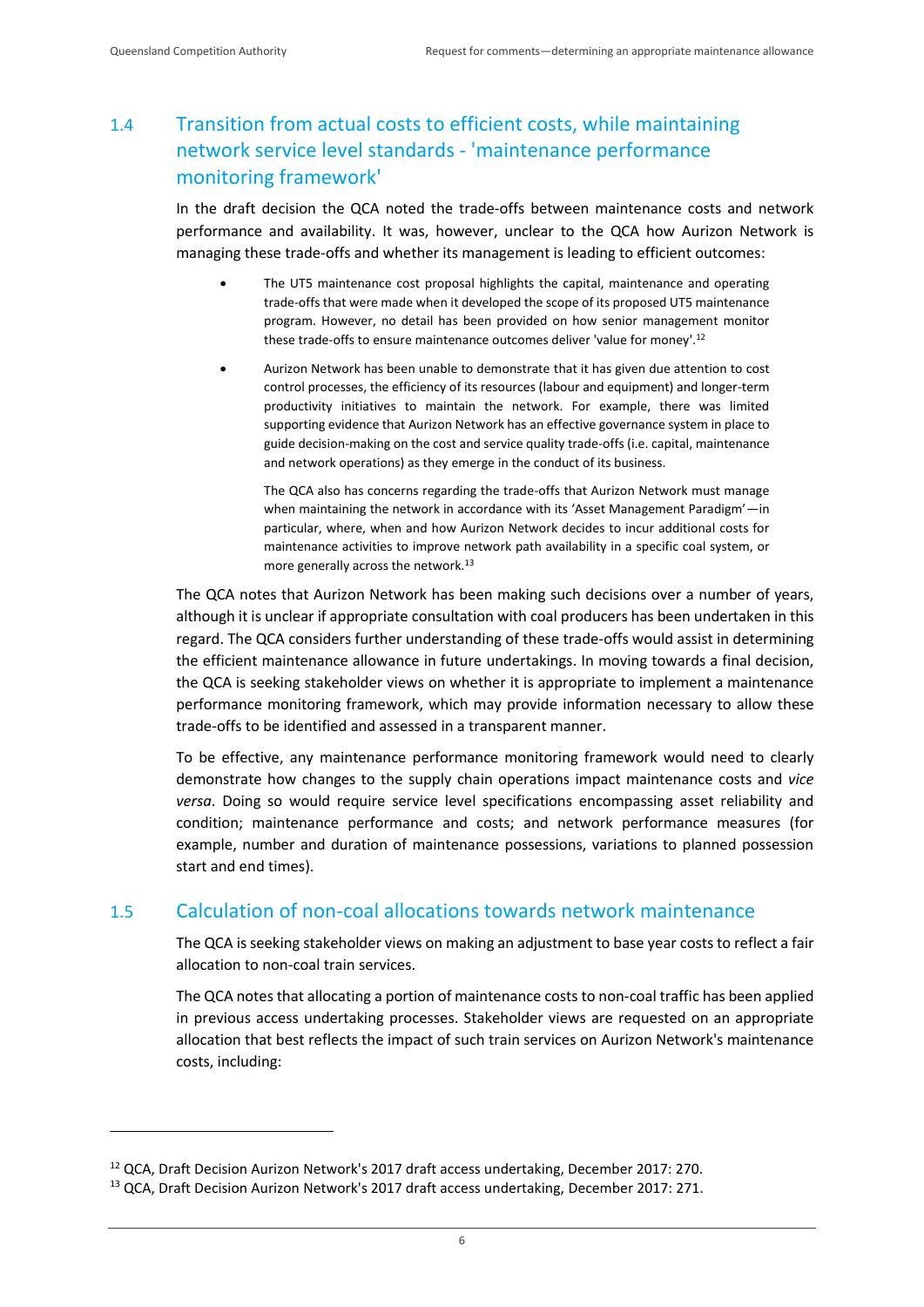- what metrics (for example, gtks, train paths) are appropriate for estimating non-coal impacts on maintenance costs; and
- whether to apply a non-coal allocation to all maintenance categories. For example, should ballast undercutting and traction costs only apply to coal train services, given ballast fouling is a significant contributor to ballast degradation and the impact of non-coal services on electric traction maintenance is immaterial?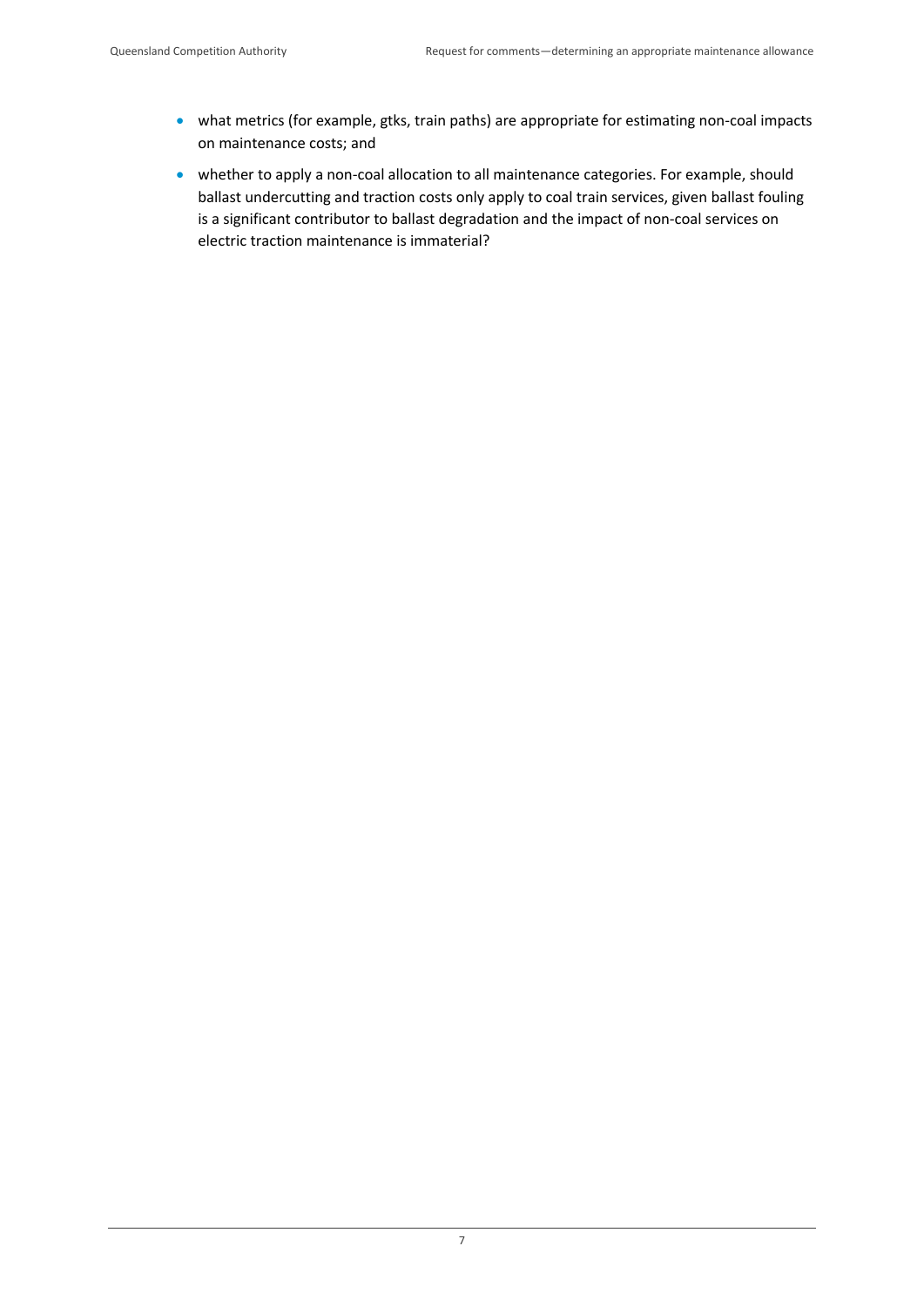## <span id="page-12-0"></span>2 REQUEST FOR COMMENTS—MAINTENANCE ACCOUNTABILITY **MECHANISMS**

## Request for comment

**Given the adverse impacts maintenance work can have on an access holder's ability to utilise their access rights and the concerns raised by stakeholders as to changes to Aurizon Network's maintenance practices since the draft decision, the QCA is seeking stakeholder comments on the appropriateness of:**

- **obligations to maintain the network and minimise disruptions to train services;**
- **reporting requirements to assist access holders to identify reasons for disruption to train services;**
- **involvement of Aurizon Network's Board with respect to maintenance matters generally;**
- **supply chain co-ordination obligations with regard to the planning and scheduling of maintenance activities; and**
- **any adjustments to the materiality threshold that applies to Aurizon Network's revenue-cap arrangements.**

The QCA has received submissions from stakeholders expressing concern about Aurizon Network's stated intention to change maintenance practices in a way which will have the effect of reducing throughput.

Stakeholders have submitted that greater accountability is required of Aurizon Network.

By way of background, following the draft decision, Aurizon Network indicated through public statements that it intends to change its maintenance practices in a way which could reduce throughput by an estimated 20 million tonnes per annum, with scope for more changes potentially resulting in further reductions.<sup>14</sup>

In light of the submissions the QCA has received, the significance of this action, and the potential consequences for access holders and the public interest, the QCA is seeking submissions on whether the terms of Aurizon Network's 2017 DAU provide sufficient transparency for access holders and accountability on Aurizon Network.

## <span id="page-12-1"></span>2.1 Obligations to maintain the network and minimise disruptions to train services

The QCA is seeking stakeholder views on whether Aurizon Network's 2017 DAU and associated standard agreements in relation to Aurizon Network's obligations to maintain the network and minimise disruptions to train services are appropriate.

The QCA notes the importance of Aurizon Network sustaining the ability to appropriately maintain the network, but also the importance of doing so in a manner that minimises disruptions to train services. It is important for the arrangements in this regard to reflect a reasonable and balanced allocation of rights, obligations, risks and liabilities between parties. This involves an

<sup>&</sup>lt;sup>14</sup> Aurizon, ASX Announcement, Aurizon Half Year 2018 Financial Results, February 2018: 3.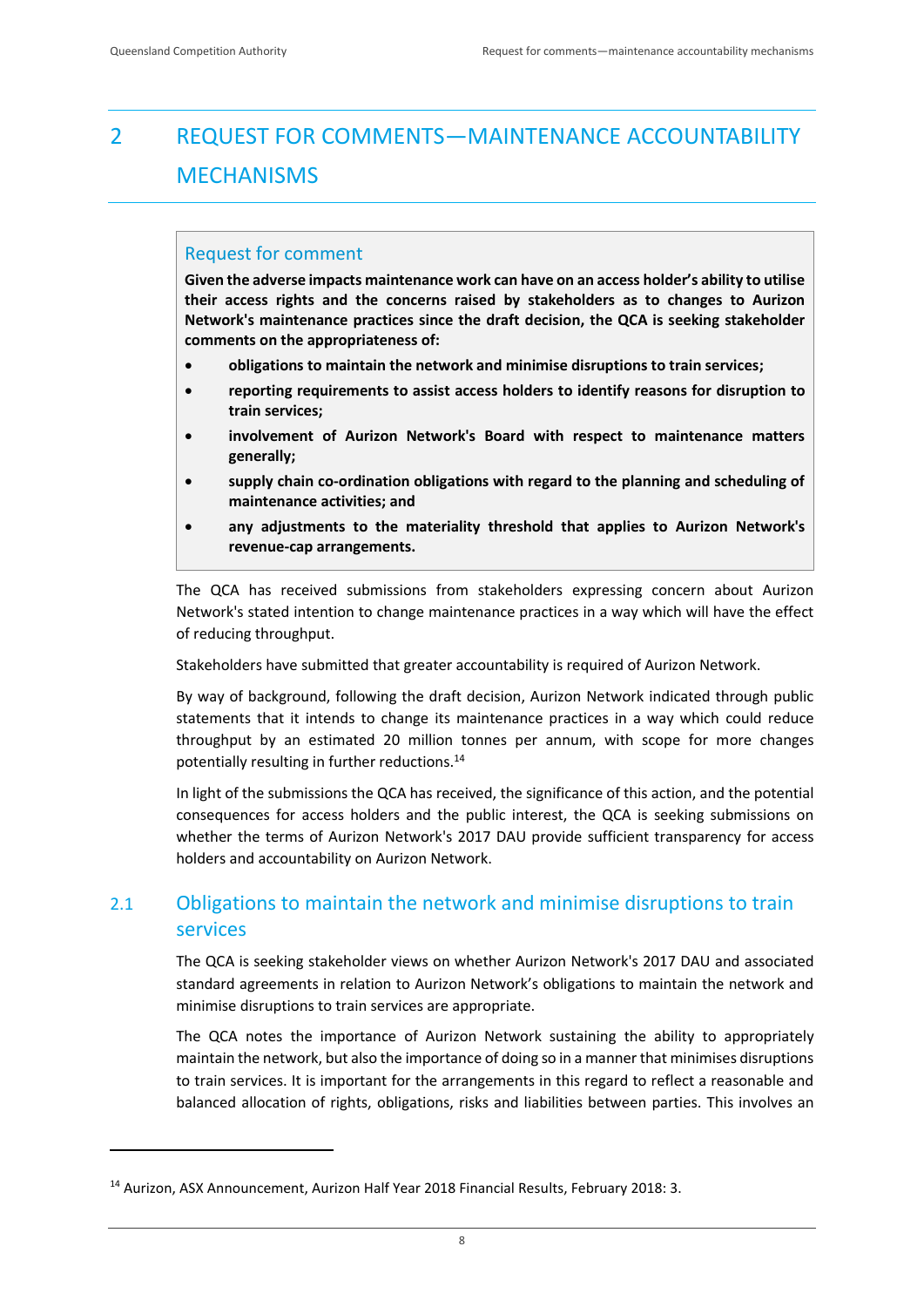appropriate balance being struck between the legitimate business interests of Aurizon Network and the interests of access seekers and holders.

The QCA is seeking stakeholder views on whether Aurizon Network's 2017 DAU contains appropriate obligations to maintain the network and minimise disruptions to train services, or whether changes to enhance the operation of these arrangements are appropriate.

## <span id="page-13-0"></span>2.2 Reporting requirements to assist access holders to identify reasons for disruption to train services

The QCA seeks stakeholder views on whether reporting obligations should be enhanced to provide increased transparency and accountability about the carrying out of maintenance works and the impact of these on train services.

For example, Aurizon Network could provide a written statement to an access holder and/or operator that is adversely affected by the imposition of an operational constraint fully explaining the actions Aurizon Network has taken to minimise disruptions to train services when imposing that operational constraint. Stakeholder views are sought on whether this or any other enhancements to the reporting obligations are appropriate.

## <span id="page-13-1"></span>2.3 Aurizon Network's Board and maintenance matters

Given the adverse impacts maintenance work can have on an access holder's ability to utilise their access rights and the concerns raised by stakeholders as to changes to Aurizon Network's maintenance practices since the draft decision, the QCA is interested in stakeholder views on the extent to which Aurizon Network's 2017 DAU provides an appropriate level of Board involvement on these important matters.

For example, would specific obligations on the Aurizon Network Board to be involved in certifying Aurizon Network's compliance with its obligations relating to maintenance and related performance outcomes be appropriate? Are there other certification obligations that stakeholders consider appropriate? These could be separate and additional to the obligations in clause 10.7.3 of Aurizon Network's 2017 DAU.

## <span id="page-13-2"></span>2.4 Supply chain co-ordination obligations with regard to the planning and scheduling of maintenance activities

In light of concerns expressed by stakeholders regarding Aurizon Network's announced changes to its maintenance practices, the QCA is seeking stakeholder views on the appropriateness of Aurizon Network's coal supply chain obligations. In particular, whether these obligations provide supply chain participants with sufficient information about Aurizon Network's maintenance activities and enable it to co-ordinate maintenance with rail and port operators.

## <span id="page-13-3"></span>2.5 Adjustments to Aurizon Network's revenue-cap arrangements

Under the current drafting of Schedule F of the 2017 DAU (clauses 4.3(d)(iii) and 4.3(g)(ii)), the Total Actual Revenue (TAR) is determined by reference to (in brief) the revenue earned by Aurizon Network, as well as:

"…all revenue from AT[2-4/5] that AN would have been entitled to earn under a Tariff Based Access Agreement in relation to the relevant Reference Tariff during the relevant Year but for AN's breach of that Access Agreement or negligence in the provision of Below Rail Services to the extent that such events of breach or negligence resulted in the non-provision of 5% or more of the total number of Train Services for any single origin-destination pair during the relevant Year (provided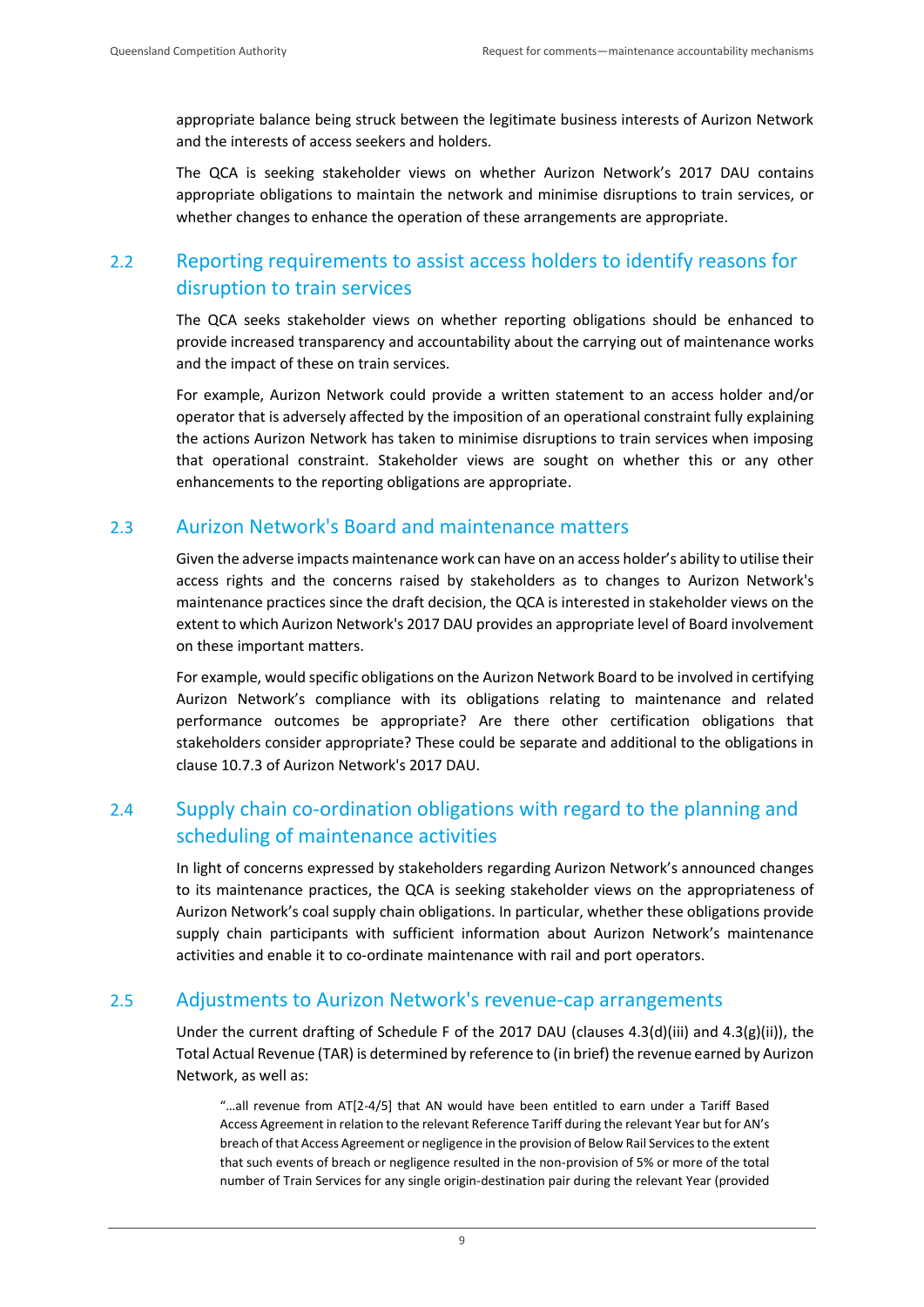that, where Access Rights are held by a party that is not a Train Operator, the 5% threshold is measured across the number of Train Services for each single origin to destination pair under that Access Agreement, not any relevant train operations deed),"

In the event that Aurizon Network commits a breach of an Access Agreement, the revenue it would have been entitled to but for the breach is included in the TAR.

In light of stakeholders' concerns about changes to Aurizon Network's maintenance practices and reductions in throughput, the QCA seeks views on whether it is appropriate to require amendments to the materiality threshold. Examples could include:

- retaining the 5 per cent materiality threshold in relation to general breaches;
- removing the materiality threshold in relation to failures to use reasonable endeavours to minimise disruption to train services;
- <span id="page-14-0"></span>• removing the materiality threshold in its entirety.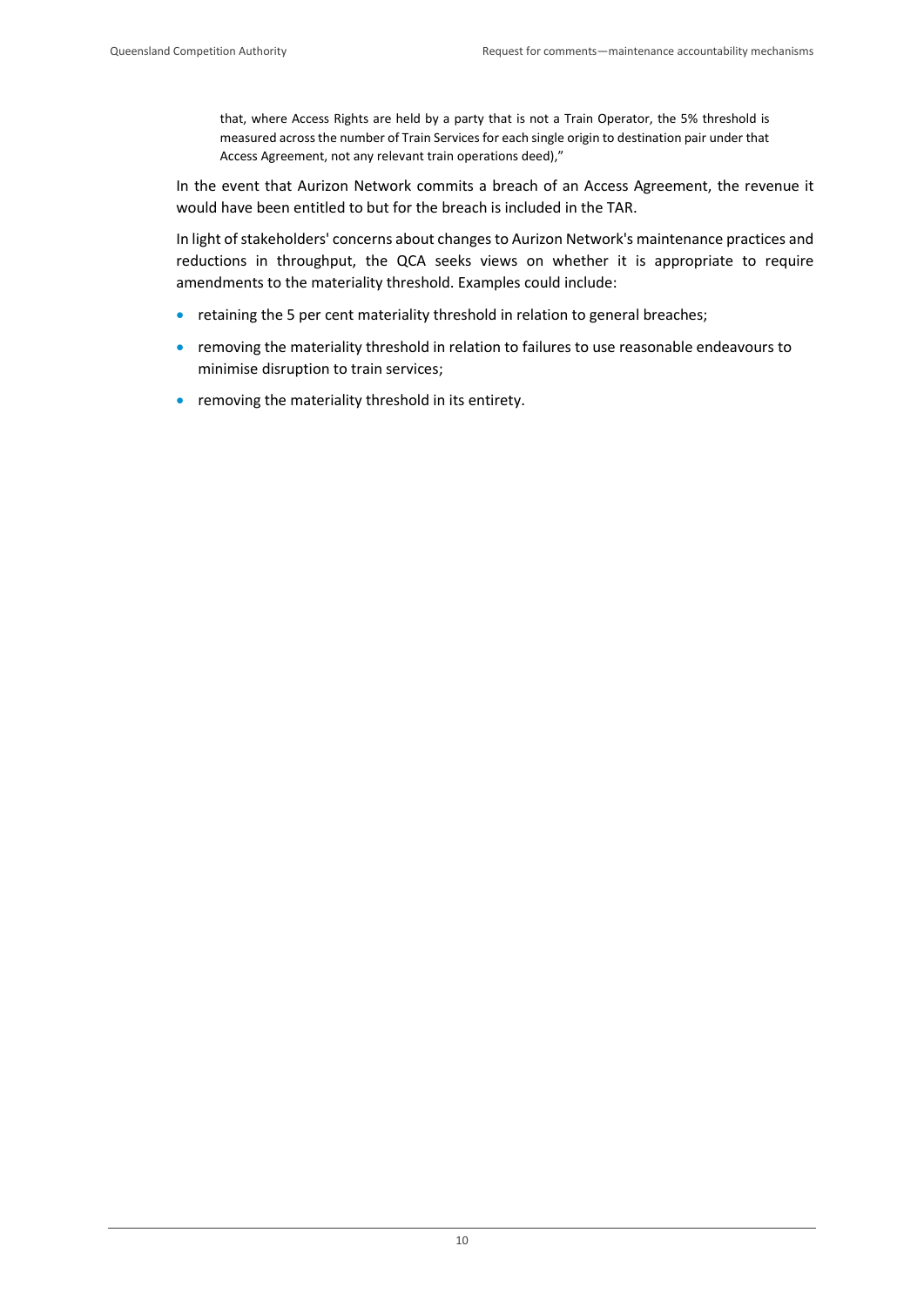## <span id="page-15-0"></span>APPENDIX A: INFORMATION REQUESTED—ADJUSTMENTS TO BASE YEAR

## <span id="page-15-1"></span>Turnout resurfacing

#### Plant maintenance—resurfacing

The QCA has requested Aurizon Network provide detailed historical plant maintenance costs (FY2017 and FY2018 year-to-date) and provide explanation for variation between the historical plant maintenance costs and the FY2018 forecast.

Aurizon Network has also been asked to provide a forecast for new plant maintenance activities based on the manufacturer's specifications and to reconcile this against its plant maintenance claim.

The QCA has asked for a description of the process undertaken to derive forecasts of both periodic plant maintenance activities and cost estimates.

## <span id="page-15-2"></span>Flood rectification costs

Given the UT5 draft decision included a proposed adjustment to FY2017 general track costs equivalent to \$2 million (FY\$2015) (reflecting increased volumes in FY2018, which amongst other things, gave consideration to Cyclone Debbie impacts on ordinary labour), Aurizon Network has been asked to explain why additional adjustments are required.

The QCA has also asked Aurizon Network to clarify the value of its proposed adjustment.

## <span id="page-15-3"></span>Ballast cleaning costs

## Spreadsheet

 $\overline{a}$ 

Aurizon Network's 'bottom-up' estimates provide ballast undercutting costs \$3.8 million (FY\$2015) above its adjusted FY2017 actual estimate.<sup>15</sup> Aurizon Network has been asked to reconcile this difference.

To the extent that material variations are expected in ballast cleaning costs between FY2017 and proposed FY2018, the QCA has requested that Aurizon Network explain why these variations are expected and provide evidence to support these variations.

The QCA has also asked for additional detail on the 'bottom-up' estimates spreadsheet provided.

## Plant maintenance—ballast undercutting

Aurizon Network has been asked to provide detailed historical plant maintenance costs (FY2017 and FY2018 year-to-date) and explain where savings in FY2017 plant maintenance were made and why FY2017 provided a unique opportunity to make these savings.

The QCA has also requested Aurizon Network provide a forecast for new plant maintenance activities based on the manufacturer's specifications and reconcile this against its plant maintenance claim.

<sup>&</sup>lt;sup>15</sup> Aurizon Network, 2017 Draft Access Undertaking Response to the Queensland Competition Authority's Draft Decision, March 2018: 210.